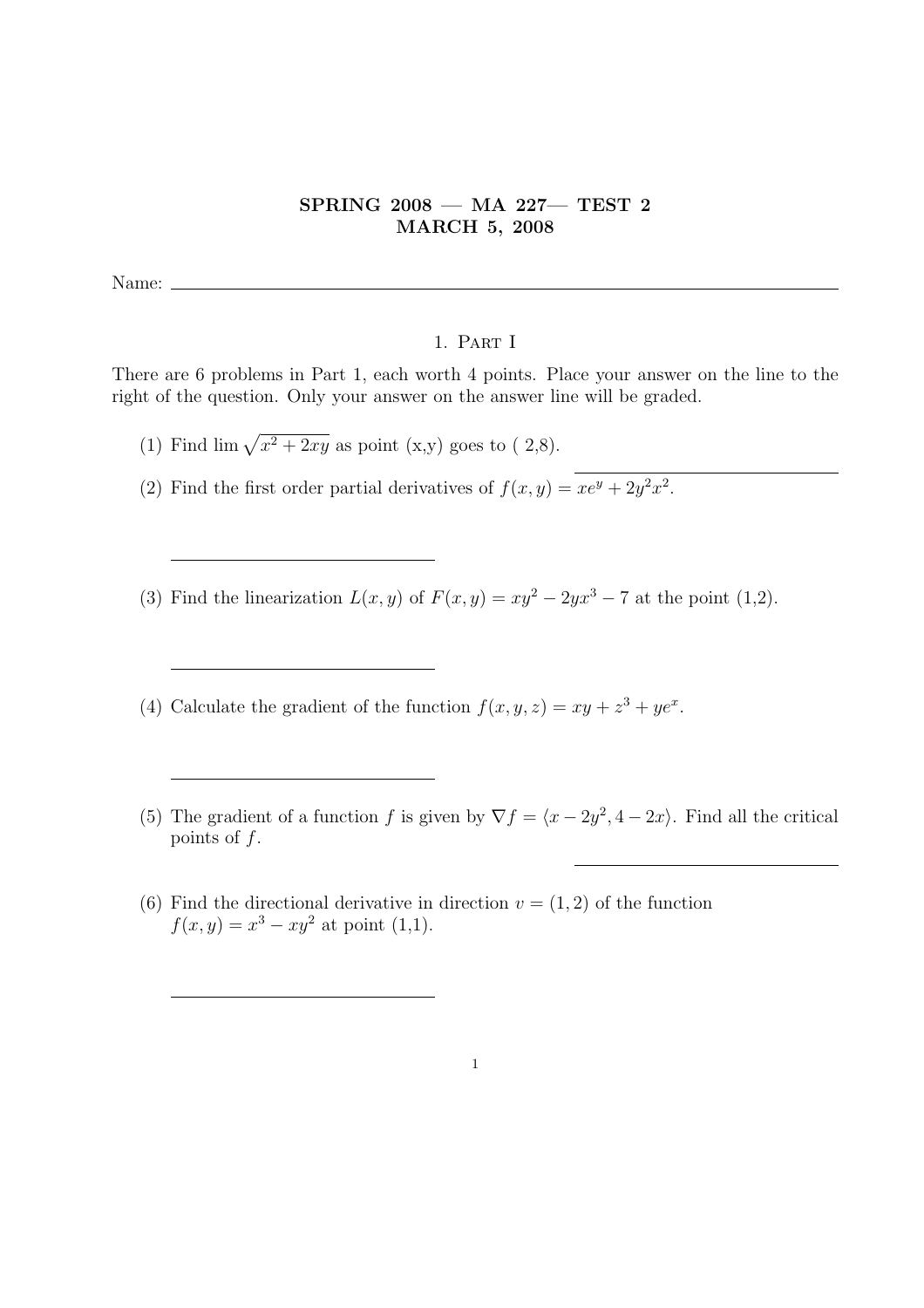## 2. Part II

There are 3 problems in Part 2, each worth 12 points. On Part 2 problems partial credit is awarded where appropriate. Your solution must include enough detail to justify any conclusions you reach in answering the question.

- (1) Consider the function  $f(x,y) = x^2y^4 + 2x y^3$ .
	- (a) Compute  $f(1, -2)$ .
	- (b) Find the equation of the tangent plane to the surface  $f(x, y) = z$  at the point  $P(1, -2)$ . (Hint: An easy way to get the tangent plane is calculating the linearization at P and set  $z = L(x, y)$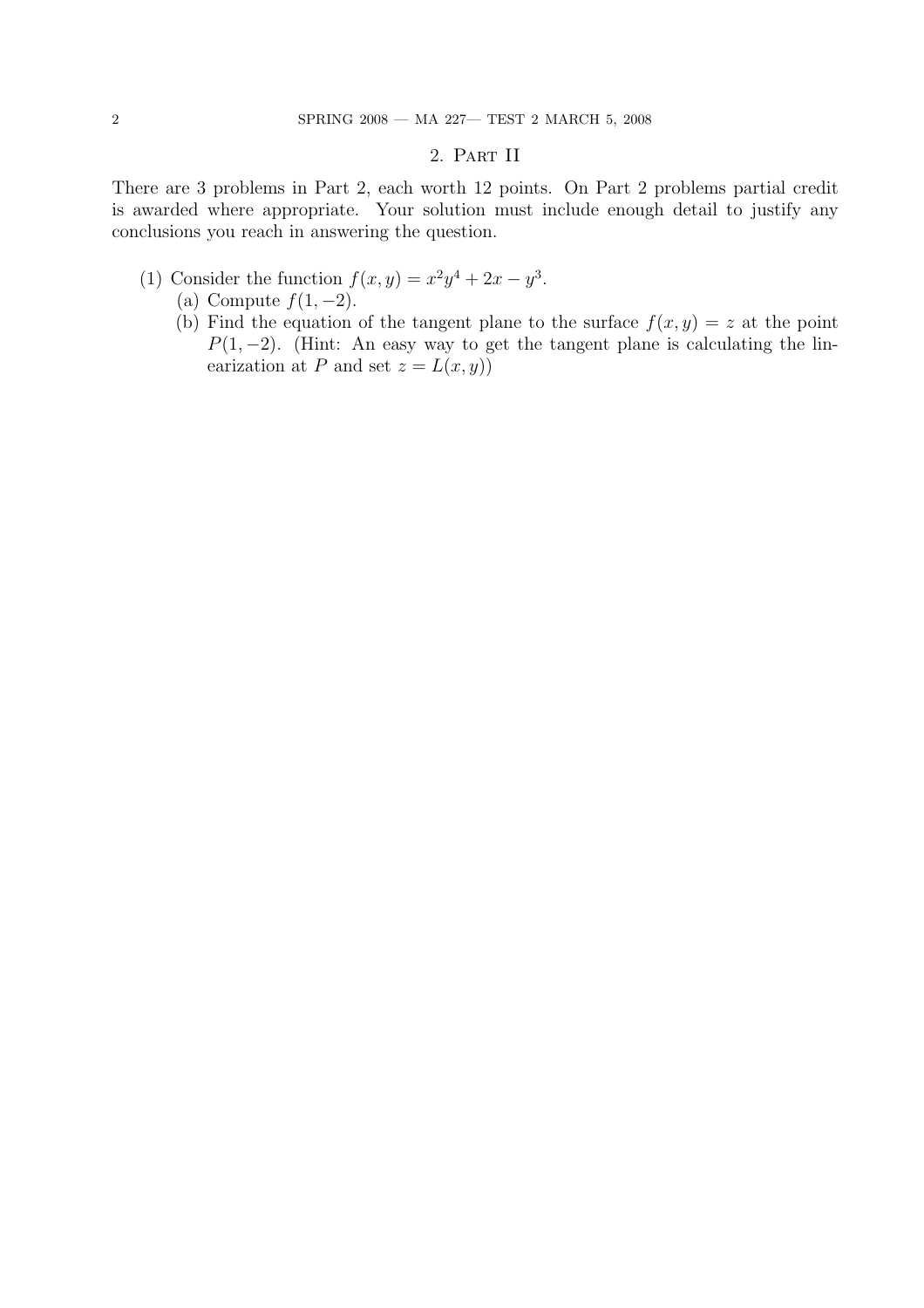$\begin{array}{lcl} \mathrm{SPRING} \ 2008\, \text{---} \ \mathrm{MA} \ 227 \text{---} \ \mathrm{TEST} \ 2 & \mathrm{MARCH} \ 5, \ 2008 & \phantom{0000}3 & \\ \end{array}$ 

(2) Use Lagrange multipliers to find the minimal and maximal values of  $f(x, y) = x + 2y$ on the ellipse  $\frac{1}{5}x^2 + y^2 = 1$ . Where do they occur?